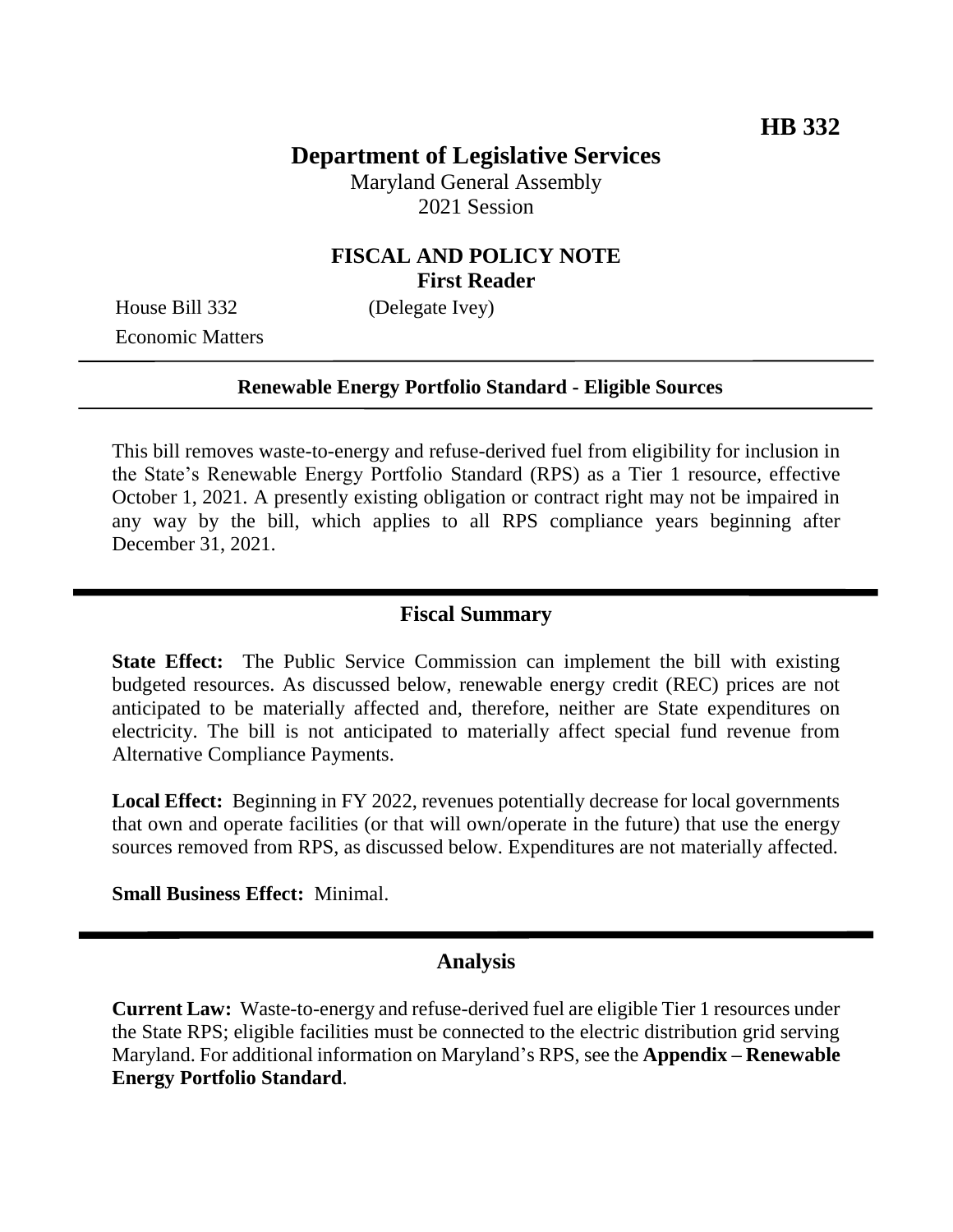**Local Fiscal Effect:** Beginning in fiscal 2022, local governments that own and operate the affected facilities (or that will own/operate such facilities in the future) must sell the associated RECs to other states for compliance in those states, rather than Maryland, if they wish to continue receiving revenue. To the extent there are no other buyers for these RECs, or other state REC prices are lower than Maryland's, local government revenues decrease. However, the net effect on a particular local government cannot be reliably estimated at this time. For context, Montgomery County, the only current local government owner of a municipal solid waste system, advises that its REC revenues have averaged \$2.7 million annually in recent years.

This analysis does not include any effects associated with private waste-to-energy companies, such as the Wheelabrator facility in Baltimore City. While not a direct effect of the bill, if that facility were to close, Baltimore City finances and operations as they relate to waste management would be significantly affected.

**Additional Comments (Electricity Prices):** Much of Maryland's Tier 1 RPS obligation has historically been met with municipal solid waste ("waste-to-energy" in statute). However, the proportion has decreased over time, from 32% in 2012 down to 11% in 2019. There are no "refuse-derived fuel" facilities. Therefore, expenditures on electricity for State and local governments, as electricity customers, and small businesses, are not anticipated to be materially affected; electricity suppliers will purchase other available Tier 1 RECs.

# **Additional Information**

**Prior Introductions:** SB 560 of 2020 received a hearing from the Senate Finance Committee, but no further action was taken. Its cross file, HB 438, received a hearing from the House Economic Matters Committee, but no further action was taken. SB 548 of 2019 received a hearing from the Senate Finance Committee, but no further action was taken. Its cross file, HB 961, received a hearing from the House Economic Matters Committee, but no further action was taken.

#### **Designated Cross File:** None.

**Information Source(s):** Public Service Commission; Office of People's Counsel; Harford and Montgomery counties; Northeast Maryland Waste Disposal Authority; Department of Legislative Services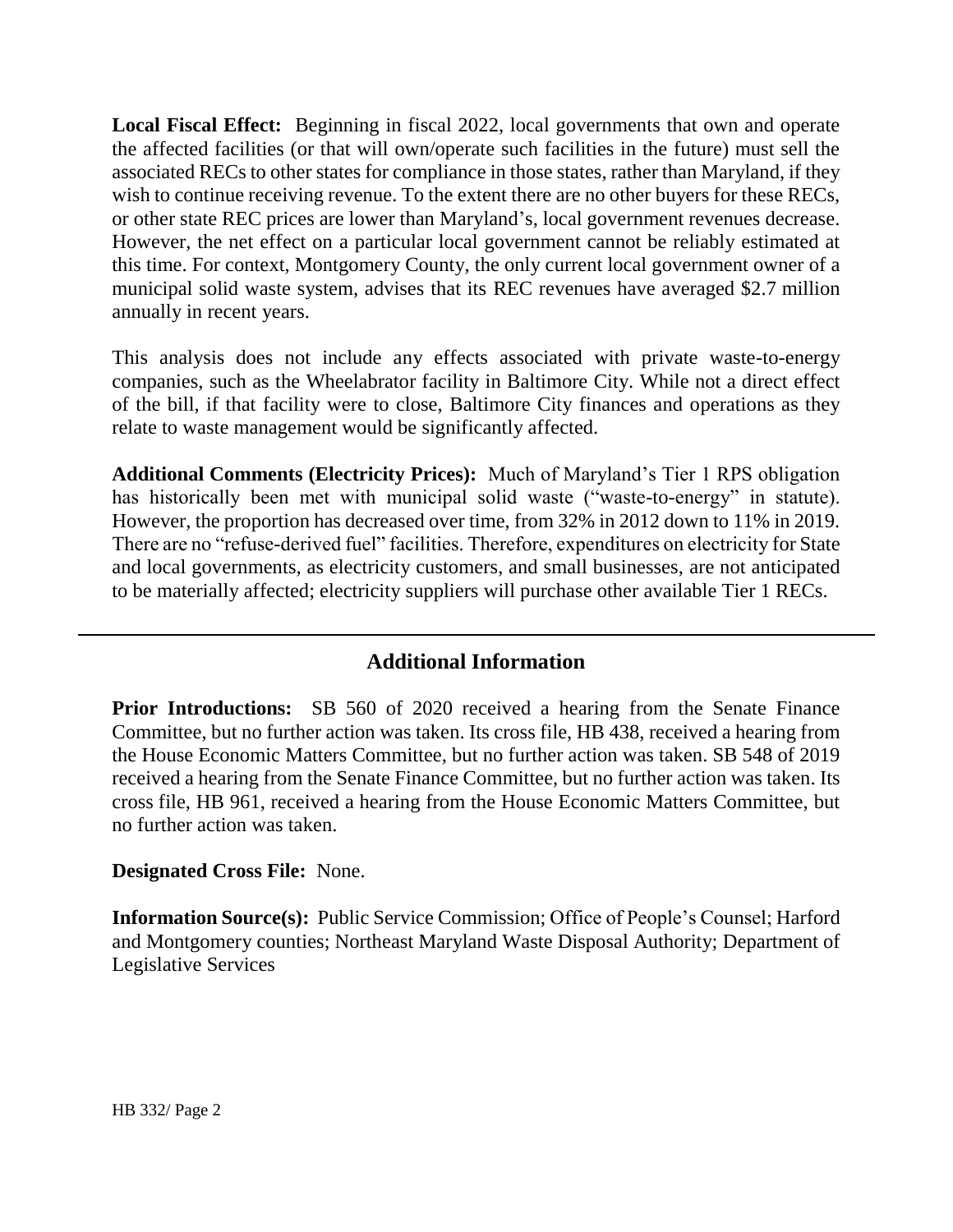**Fiscal Note History:** First Reader - January 31, 2021 rh/lgc

Analysis by: Stephen M. Ross Direct Inquiries to:

(410) 946-5510 (301) 970-5510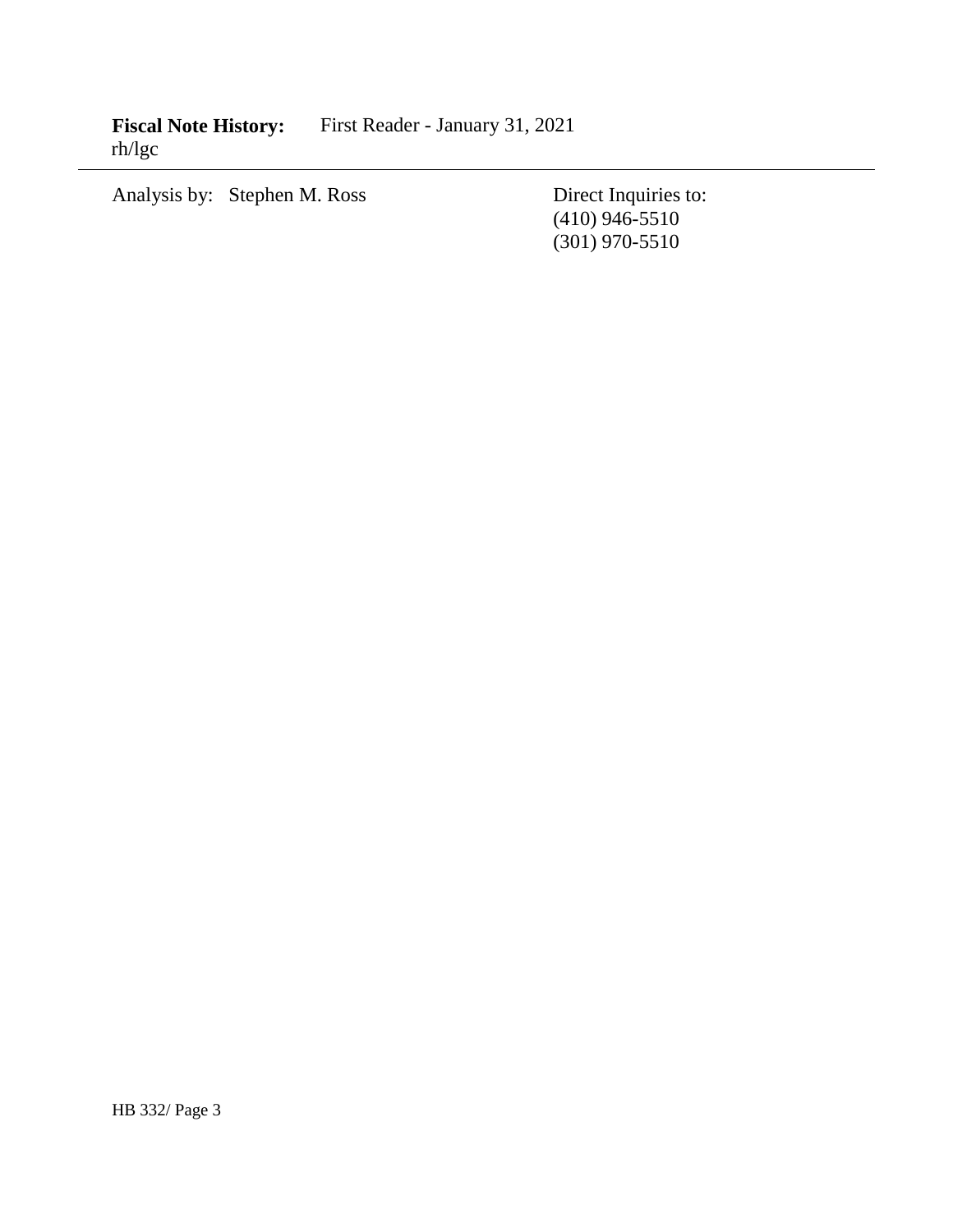Maryland's Renewable Energy Portfolio Standard (RPS) was enacted in 2004 to facilitate a gradual transition to renewable sources of energy. There are specified eligible ("Tier 1" or "Tier 2") sources as well as carve-outs for solar and offshore wind. Electric companies (utilities) and other electricity suppliers must submit renewable energy credits (RECs) equal to a percentage specified in statute each year or else pay an alternative compliance payment (ACP) equivalent to their shortfall. Historically, the requirements have been met almost entirely through RECs, with negligible reliance on ACPs. The Maryland Energy Administration must use ACPs to support new renewable energy sources.

Chapter 757 of 2019 significantly increased the percentage requirements, which now escalate over time to a minimum of 50% from Tier 1 sources, including 14.5% from solar, by 2030. In 2021, the requirements are 30.8% for Tier 1 sources, including at least 7.5% from solar. Tier 2, which has been extended several times, terminated after 2020.

Generally, a REC is a tradable commodity equal to one megawatt-hour of electricity generated or obtained from a renewable energy generation resource. In other words, a REC represents the "generation attributes" of renewable energy – the lack of carbon emissions, its renewable nature, *etc*. A REC has a three-year life during which it may be transferred, sold, or redeemed. REC generators and electricity suppliers are allowed to trade RECs using a Public Service Commission (PSC) approved system known as the Generation Attributes Tracking System, a trading platform designed and operated by PJM Environmental Information Services, Inc. that tracks the ownership and trading of RECs.

Tier 1 sources include wind (onshore and offshore); qualifying biomass; methane from anaerobic decomposition of organic materials in a landfill or wastewater treatment plant; geothermal; ocean, including energy from waves, tides, currents, and thermal differences; a fuel cell that produces electricity from specified sources; a small hydroelectric plant of less than 30 megawatts; poultry litter-to-energy; waste-to-energy; refuse-derived fuel; and thermal energy from a thermal biomass system. Eligible solar sources include photovoltaic cells and residential solar water-heating systems commissioned in fiscal 2012 or later. Tier 2, when it was in effect, eventually included only large hydroelectric power plants.

## *RPS Compliance*

HB 332/ Page 4 According to the most recent RPS compliance [report](https://www.psc.state.md.us/wp-content/uploads/CY19-RPS-Annual-Report-Final-1.pdf) on PSC's website, electricity suppliers retired 11.4 million RECs at a cost of \$134.5 million in 2019, as average REC prices rose from their 2018 levels, as shown in **Exhibit 1**.